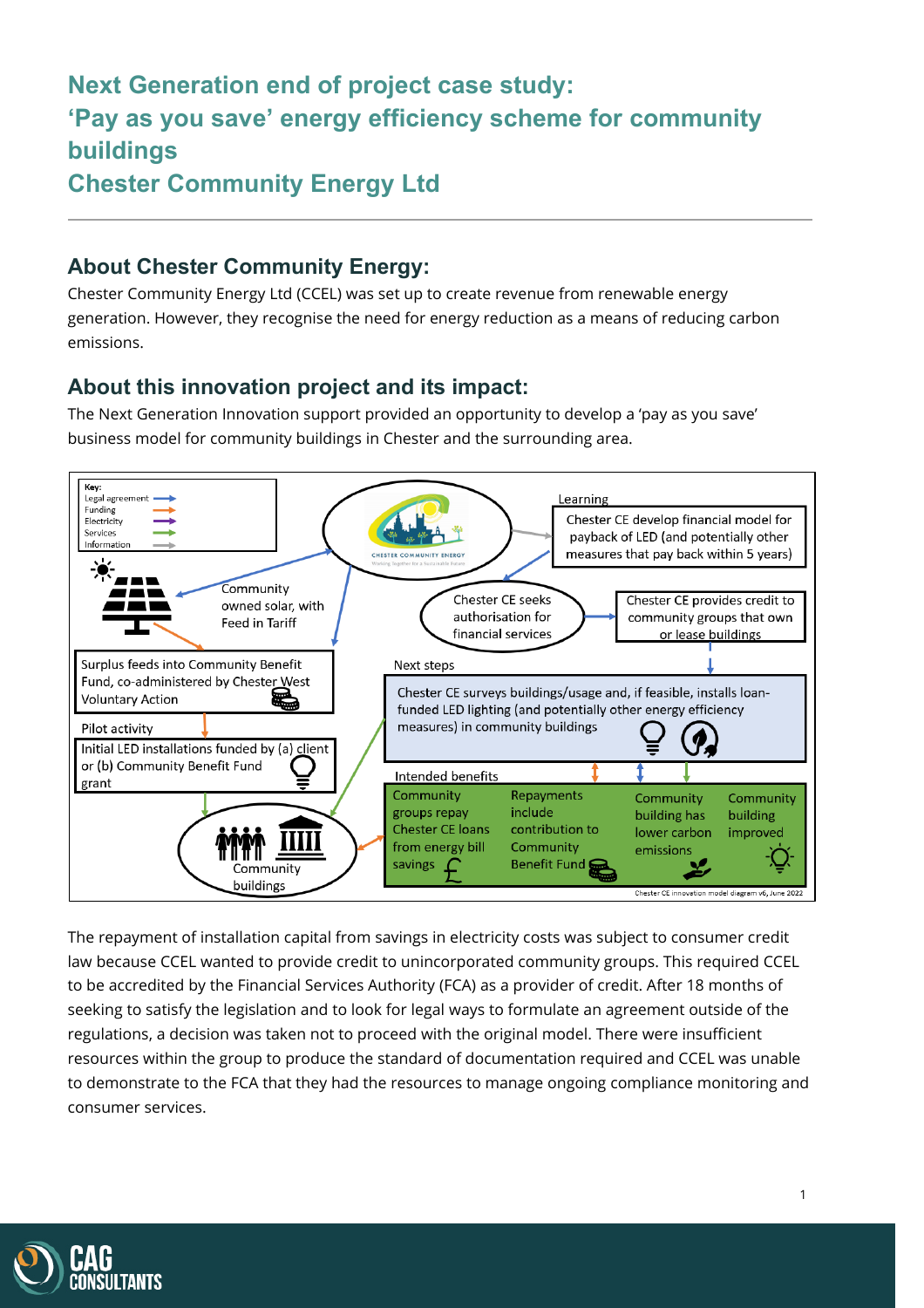Eventually, approval for Limited Permission Lending was achieved in March 2022. This requires that interest is not charged on the loan. In this case the total price of repayments charged to a customer would have to be exactly the same as a single price offer charged at the point of sale. This is the option that CCEL will be using for the immediate future.

Prior to achieving FCA authorisation, CCEL undertook 8 separate installations in 7 buildings on a lump sum payment basis. All customers were reported to be satisfied with their lighting, all agreeing that the lighting was improved and created a more welcoming space for their users. CCEL added to their community benefit fund through the installations.



## **Advice for other groups considering this approach:**

- There is considerable potential for replication of this business model, provided that FCA requirements can be met. This potential will rise further if LED prices continue to fall and electricity prices continue to rise.
- However, community energy organisations who are considering installing energy efficiency measures to individuals and unincorporated organisations on a repayment basis must first overcome a significant barrier, namely the need for the organisation to be authorised to provide credit by the Financial Conduct Authority (FCA).
- CCEL found that the best route was to pay a specialist firm to make an application for Limited Permission Lending on their behalf. They will pay this firm an ongoing fee for compliance monitoring services.